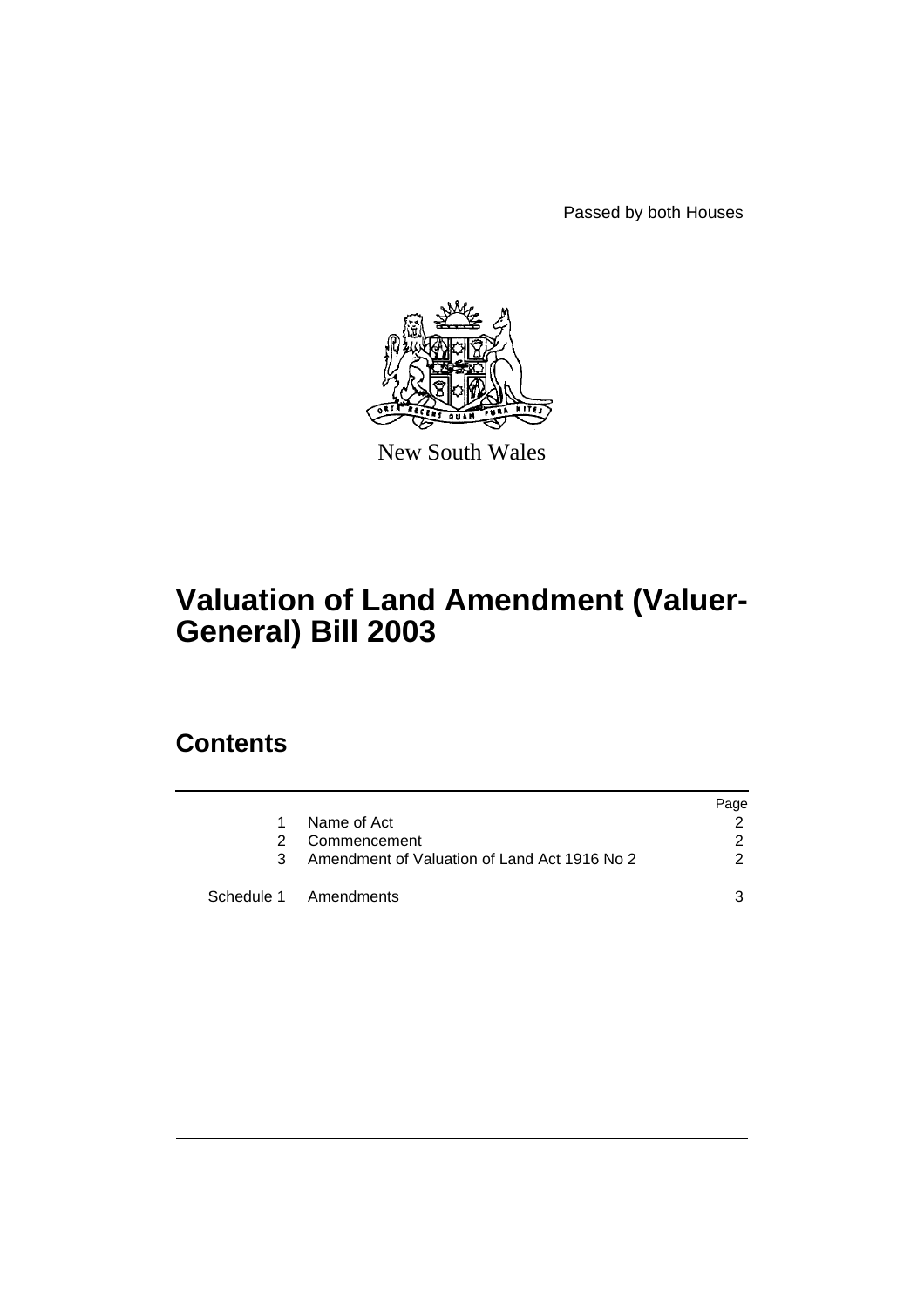*I certify that this PUBLIC BILL, which originated in the LEGISLATIVE ASSEMBLY, has finally passed the LEGISLATIVE COUNCIL and the LEGISLATIVE ASSEMBLY of NEW SOUTH WALES.*

> *Clerk of the Legislative Assembly. Legislative Assembly, Sydney, , 2003*



New South Wales

# **Valuation of Land Amendment (Valuer-General) Bill 2003**

Act No , 2003

An Act to amend the *Valuation of Land Act 1916* so as to provide for the establishment and functions of a joint committee of members of Parliament with respect to the office of Valuer-General.

*I have examined this Bill, and find it to correspond in all respects with the Bill as finally passed by both Houses.*

*Chairman of Committees of the Legislative Assembly.*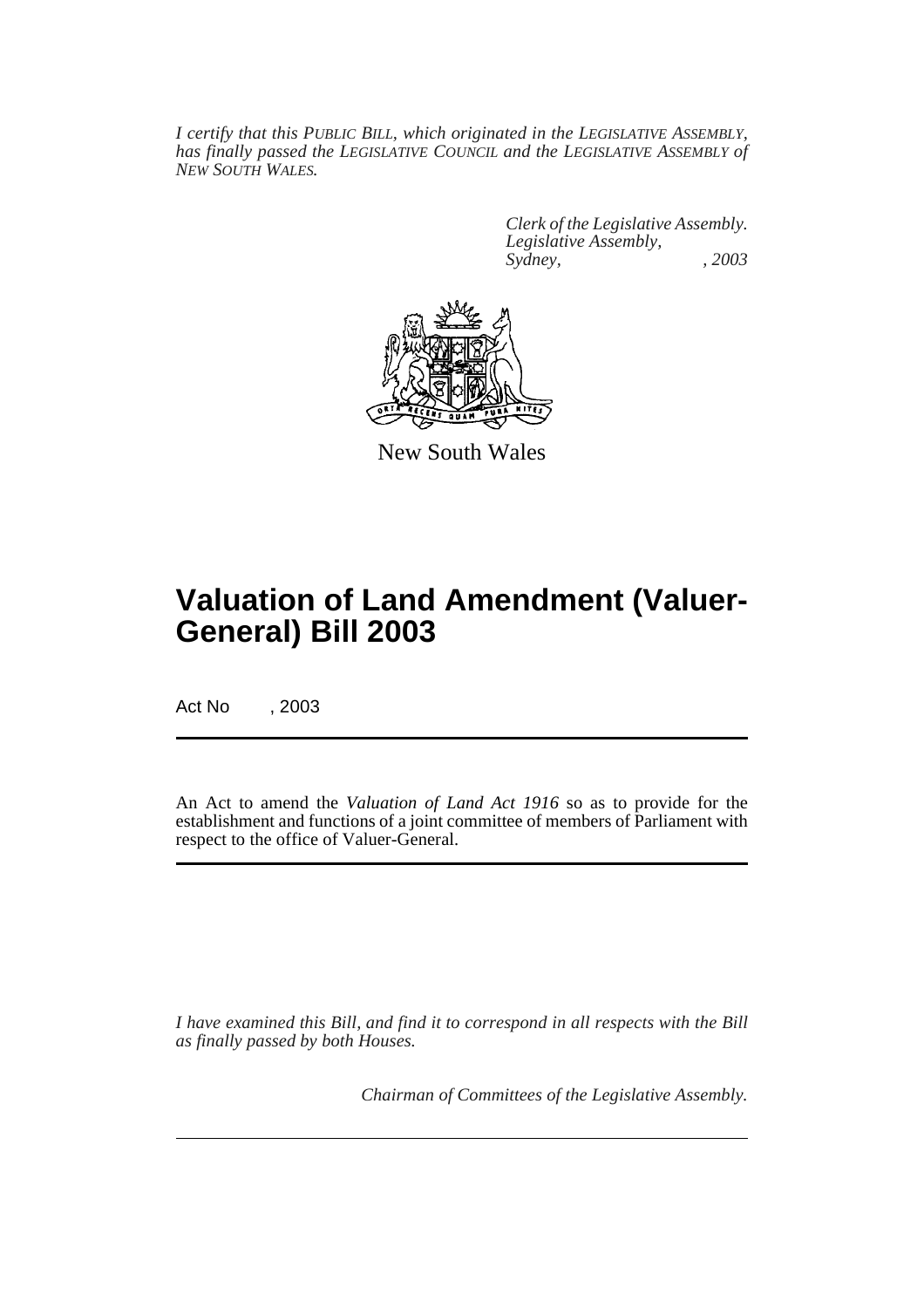### <span id="page-2-0"></span>**The Legislature of New South Wales enacts:**

## **1 Name of Act**

This Act is the *Valuation of Land Amendment (Valuer-General) Act 2003*.

#### <span id="page-2-1"></span>**2 Commencement**

This Act commences on a day to be appointed by proclamation.

### <span id="page-2-2"></span>**3 Amendment of Valuation of Land Act 1916 No 2**

The *Valuation of Land Act 1916* is amended as set out in Schedule 1.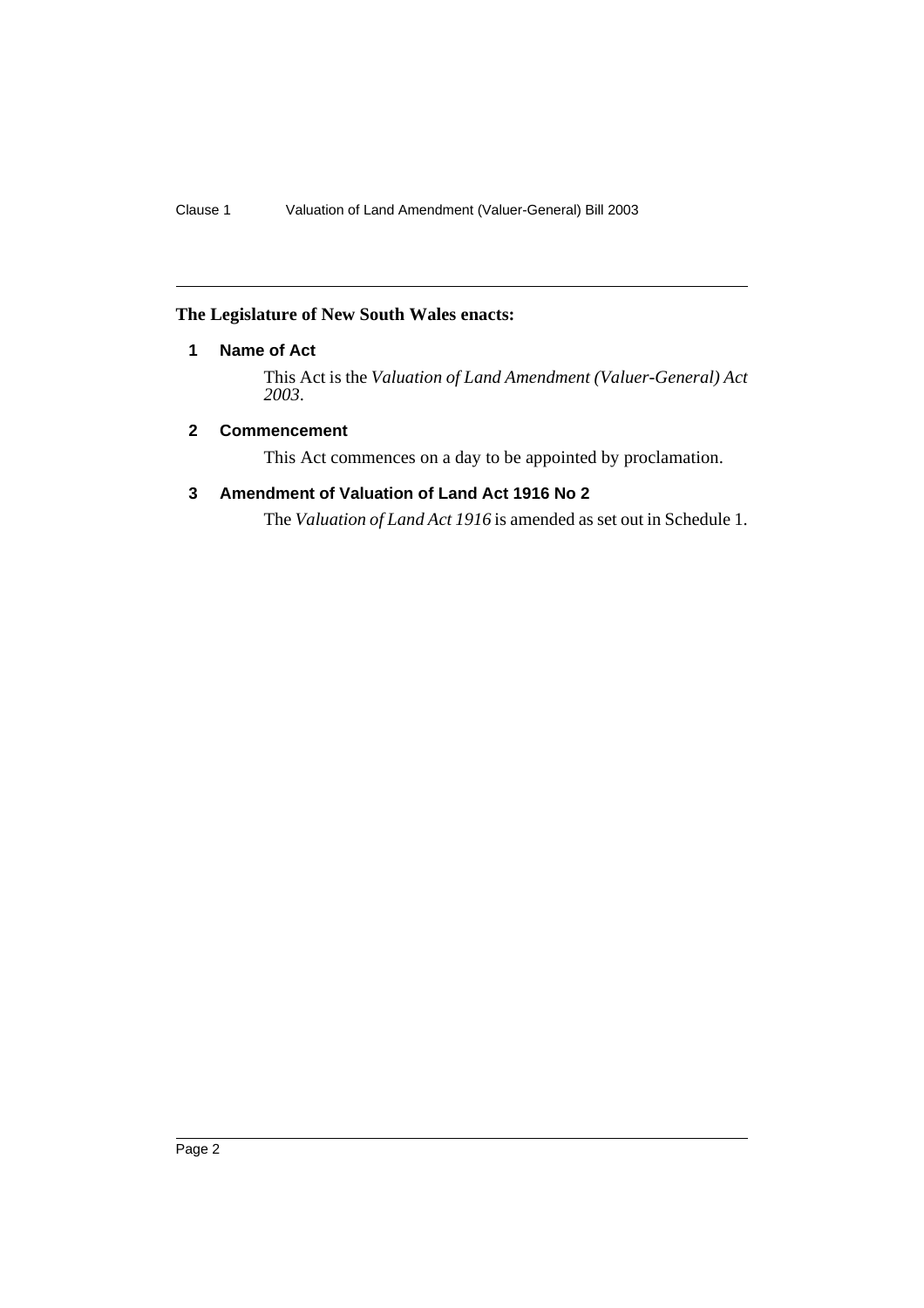Amendments **Schedule 1** and the set of the set of the set of the set of the set of the set of the set of the set of the set of the set of the set of the set of the set of the set of the set of the set of the set of the set

(Section 3)

## <span id="page-3-0"></span>**Schedule 1 Amendments**

### **[1] Section 4 Definitions**

Insert in alphabetical order in section 4 (1):

*Joint Committee* means the Joint Committee called the Committee on the Office of the Valuer-General constituted under Part 8.

## **[2] Part 8**

Insert after Part 7:

# **Part 8 Parliamentary Joint Committee**

#### **84 Constitution of Joint Committee**

- (1) As soon as practicable after the commencement of this Part, a joint committee of members of Parliament, to be known as the Committee on the Office of the Valuer-General, is to be appointed.
- (2) The Joint Committee has and may exercise the functions conferred or imposed on it by or under this Act or any other Act.

#### **85 Functions**

- (1) The Joint Committee has the following functions under this Act:
	- (a) to monitor and to review the exercise of the Valuer-General's functions with respect to land valuations under this Act, the *Land Tax Management Act 1956* and the *Premium Property Tax Act 1998* and, in particular:
		- (i) to monitor the methodologies employed for the purpose of conducting such valuations, and
		- (ii) to monitor the arrangements under which valuation service contracts are negotiated and entered into under Part 1A of this Act, and
		- (iii) to monitor the standard of valuation services provided under such contracts,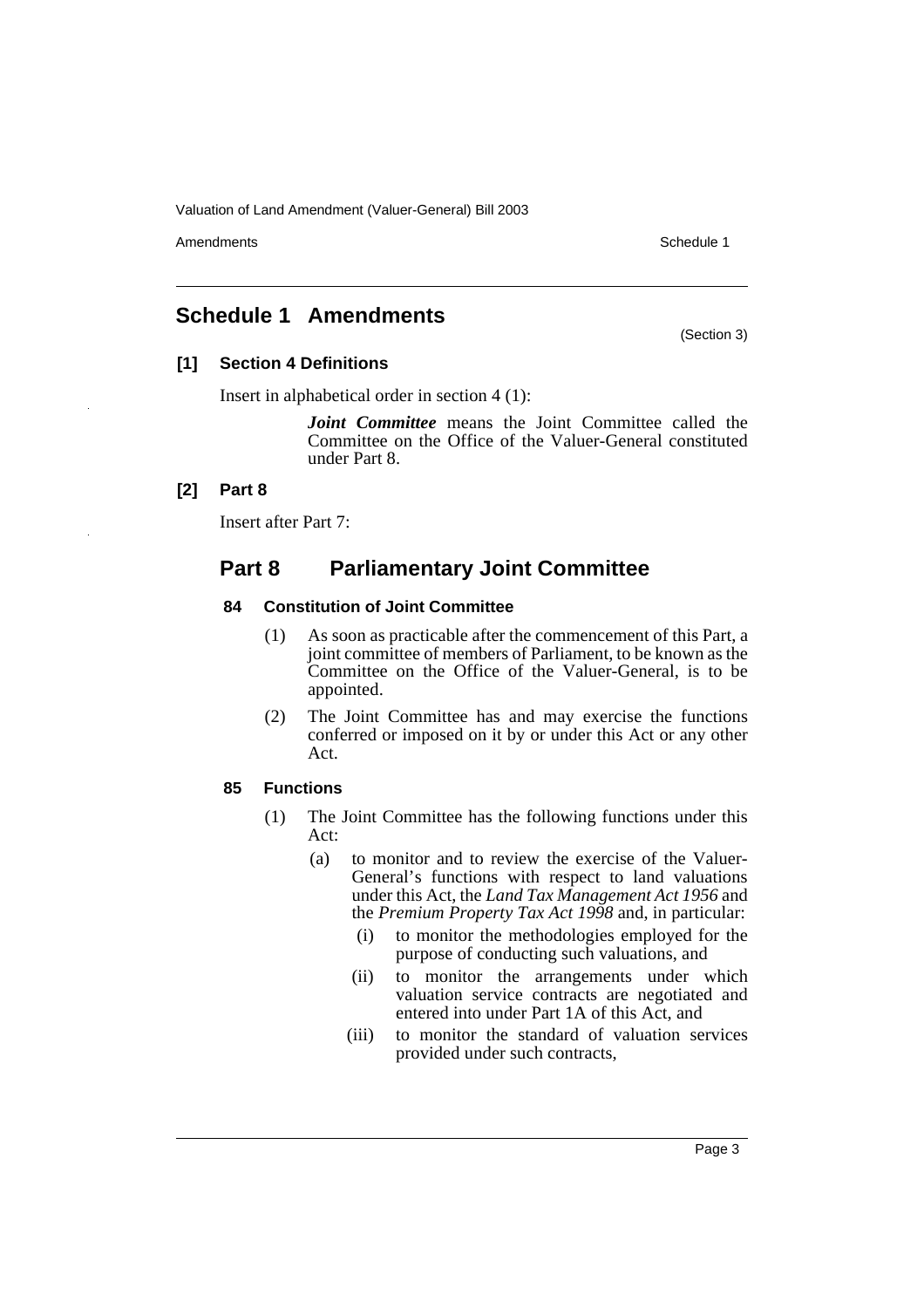Schedule 1 Amendments

- (b) to report to both Houses of Parliament, with such comments as it thinks fit, on any matter connected with the exercise of the Valuer-General's functions referred to in paragraph (a) to which, in the opinion of the Joint Committee, the attention of Parliament should be directed,
- (c) to report to both Houses of Parliament any change that the Joint Committee considers desirable to the Valuer-General's functions referred to in paragraph (a),
- (d) to inquire into any question in connection with the Joint Committee's functions which is referred to it by both Houses of Parliament, and to report to both Houses on that question.
- (2) The functions of the Joint Committee do not extend to the investigation of any matter relating to or arising from a particular valuation of a specific parcel of land.
- (3) The functions of the Joint Committee may be exercised in respect of matters occurring before or after the commencement of this section.

#### **86 Membership**

- (1) The Joint Committee is to consist of 5 members, of whom:
	- (a) 2 are to be members of, and appointed by, the Legislative Council, and
	- (b) 3 are to be members of, and appointed by, the Legislative Assembly.
- (2) The appointment of members of the Joint Committee is, as far as practicable, to be in accordance with the practice of Parliament with reference to the appointment of members to serve on joint committees of both Houses of Parliament.
- (3) A person is not eligible for appointment as a member of the Joint Committee if the person is a Minister of the Crown or a Parliamentary Secretary.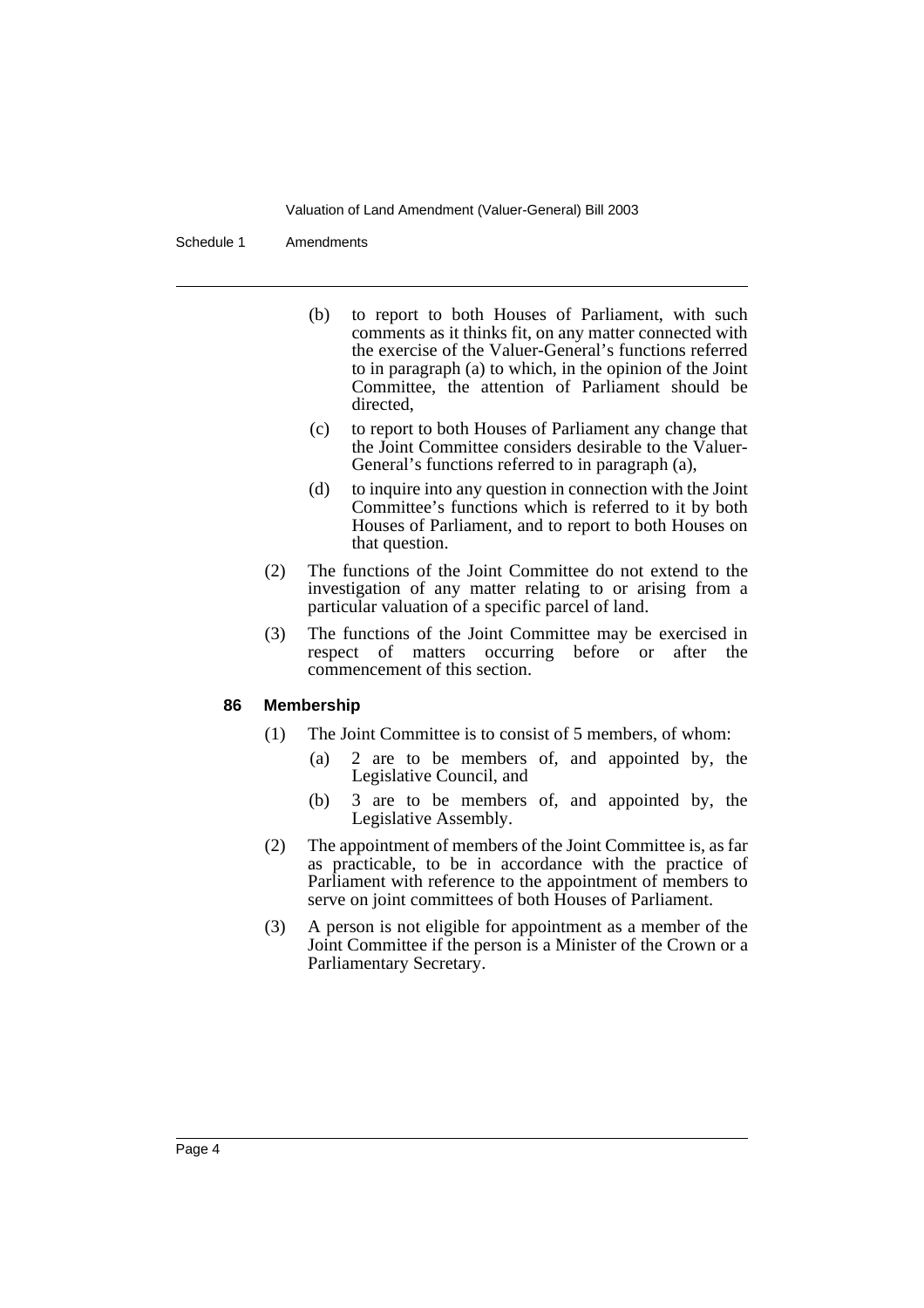Amendments **Schedule 1** and the set of the set of the set of the set of the set of the set of the set of the set of the set of the set of the set of the set of the set of the set of the set of the set of the set of the set

#### **87 Vacancies**

- (1) A member of the Joint Committee ceases to hold office:
	- (a) if the member becomes a Minister of the Crown or a Parliamentary Secretary, or
	- (b) if a member ceases to be a member of the Legislative Council or Legislative Assembly, or
	- (c) if, being a member of the Legislative Council, the member resigns the office by instrument in writing addressed to the President of the Legislative Council, or
	- (d) if, being a member of the Legislative Assembly, the member resigns the office by instrument in writing addressed to the Speaker of the Legislative Assembly, or
	- (e) if the member is discharged from office by the House of Parliament to which the member belongs.
- (2) Either House of Parliament may appoint one of its members to fill a vacancy among the members of the Joint Committee appointed by that House.

#### **88 Chairperson and Vice-Chairperson**

- (1) There is to be a Chairperson and a Vice-Chairperson of the Joint Committee, who are to be elected by and from the members of the Joint Committee.
- (2) A member of the Joint Committee ceases to hold office as Chairperson or Vice-Chairperson of the Joint Committee if:
	- (a) the member ceases to be a member of the Committee, or
	- (b) the member resigns the office by instrument in writing presented to a meeting of the Committee, or
	- (c) the member is discharged from office by the Committee.
- (3) At any time when the Chairperson is absent from New South Wales or is, for any reason, unable to perform the duties of Chairperson or there is a vacancy in that office, the Vice-Chairperson may exercise the functions of the Chairperson under this Act or under the *Parliamentary Evidence Act 1901*.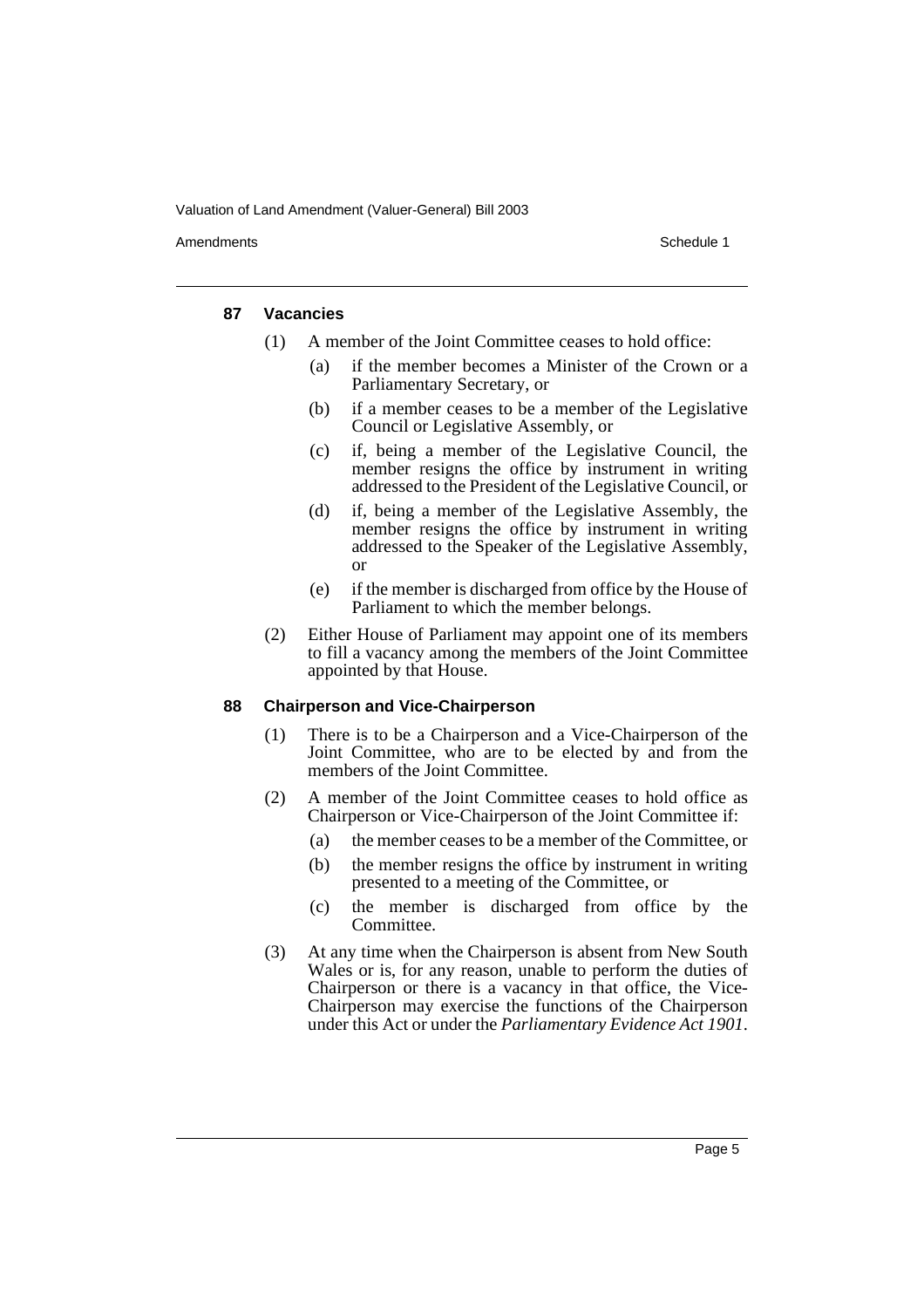Schedule 1 Amendments

#### **89 Procedure**

- (1) The procedure for the calling of meetings of the Joint Committee and for the conduct of business at those meetings is, subject to this Act, to be as determined by the Committee.
- (2) The Clerk of the Legislative Assembly is to call the first meeting of the Joint Committee in each Parliament in such manner as the Clerk thinks fit.
- (3) At a meeting of the Joint Committee, 3 members constitute a quorum, but the Committee must meet as a joint committee at all times.
- (4) The Chairperson or, in the absence of the Chairperson, the Vice-Chairperson (or, in the absence of both the Chairperson and the Vice-Chairperson, a member of the Joint Committee elected to chair the meeting by the members present) is to preside at a meeting of the Joint Committee.
- (5) The Vice-Chairperson or other member presiding at a meeting of the Joint Committee has, in relation to the meeting, all the functions of the Chairperson.
- (6) The Chairperson, Vice-Chairperson or other member presiding at a meeting of the Joint Committee has a deliberative vote and, in the event of an equality of votes, also has a casting vote.
- (7) A question arising at a meeting of the Joint Committee is to be determined by a majority of the votes of the members present and voting.
- (8) The Joint Committee may sit and transact business despite any prorogation of the Houses of Parliament or any adjournment of either House of Parliament.
- (9) The Joint Committee may sit and transact business on a sitting day of a House of Parliament during the time of sitting.

#### **90 Reporting when Parliament not in session**

(1) If a House of Parliament is not sitting when the Joint Committee seeks to furnish a report to it, the Committee may present copies of the report to the Clerk of the House.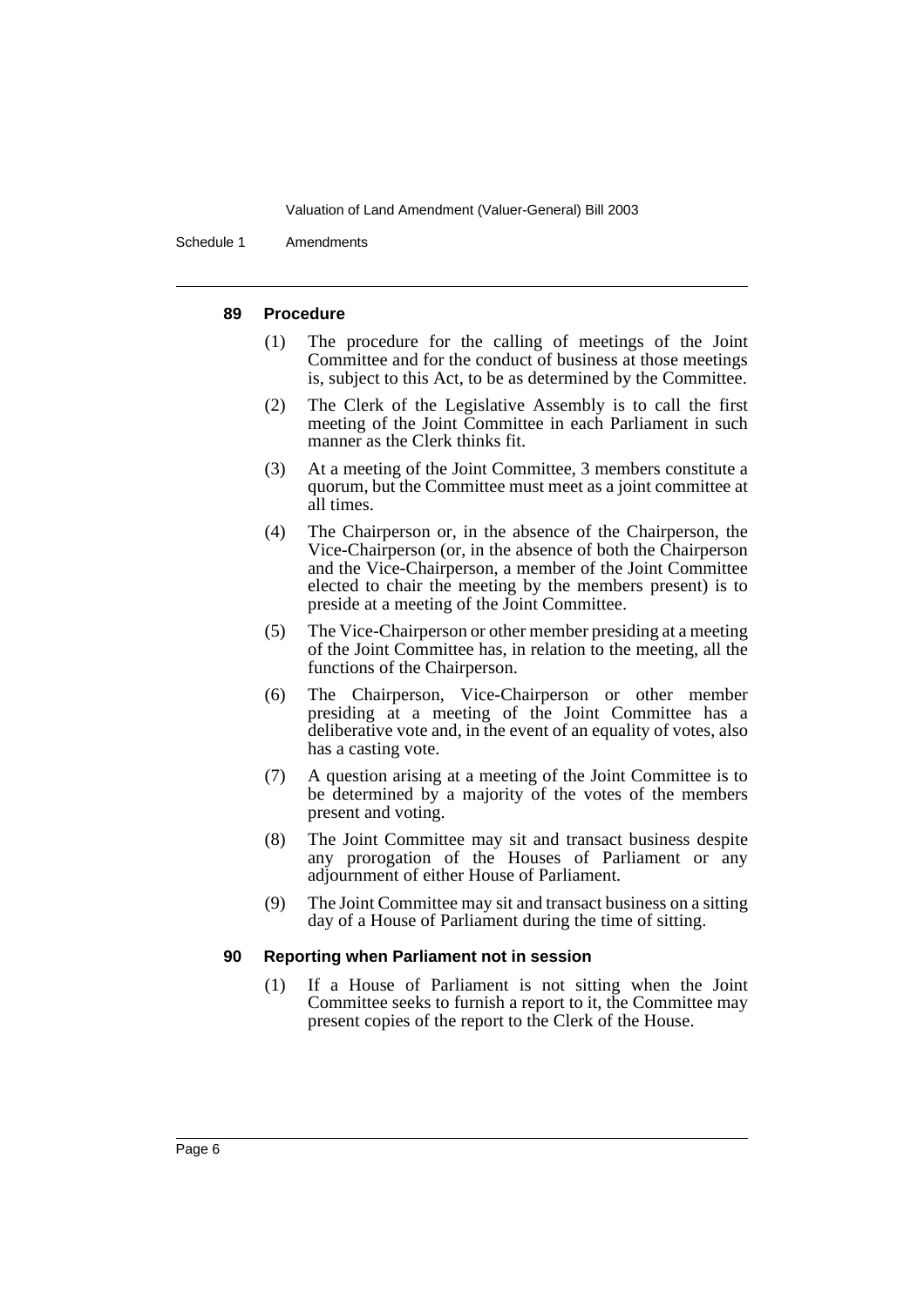Amendments **Schedule 1** and the set of the set of the set of the set of the set of the set of the set of the set of the set of the set of the set of the set of the set of the set of the set of the set of the set of the set

- (2) The report:
	- (a) on presentation and for all purposes is taken to have been laid before the House, and
	- (b) may be printed by authority of the Clerk, and
	- (c) if printed by authority of the Clerk, is for all purposes taken to be a document published by or under the authority of the House, and
	- (d) is to be recorded in the Minutes, or Votes and Proceedings, of the House on the first sitting day of the House after receipt of the report by the Clerk.

#### **91 Evidence**

- (1) The Joint Committee has power to send for persons, papers and records.
- (2) Subject to section 92, the Joint Committee must take all evidence in public.
- (3) If the Joint Committee as constituted at any time has taken evidence in relation to a matter but the Committee as so constituted has ceased to exist before reporting on the matter, the Committee as constituted at any subsequent time, whether during the same or another Parliament, may consider that evidence as if it had taken the evidence.
- (4) The production of documents to the Joint Committee is to be in accordance with the practice of the Legislative Assembly with respect to the production of documents to select committees of the Legislative Assembly.

#### **92 Confidentiality**

- (1) If any evidence proposed to be given before, or the whole or a part of a document produced or proposed to be produced to, the Joint Committee relates to a secret or confidential matter, the Committee may, and at the request of the witness giving the evidence or the person producing the document must:
	- (a) take the evidence in private, or
	- (b) direct that the document, or the part of the document, be treated as confidential.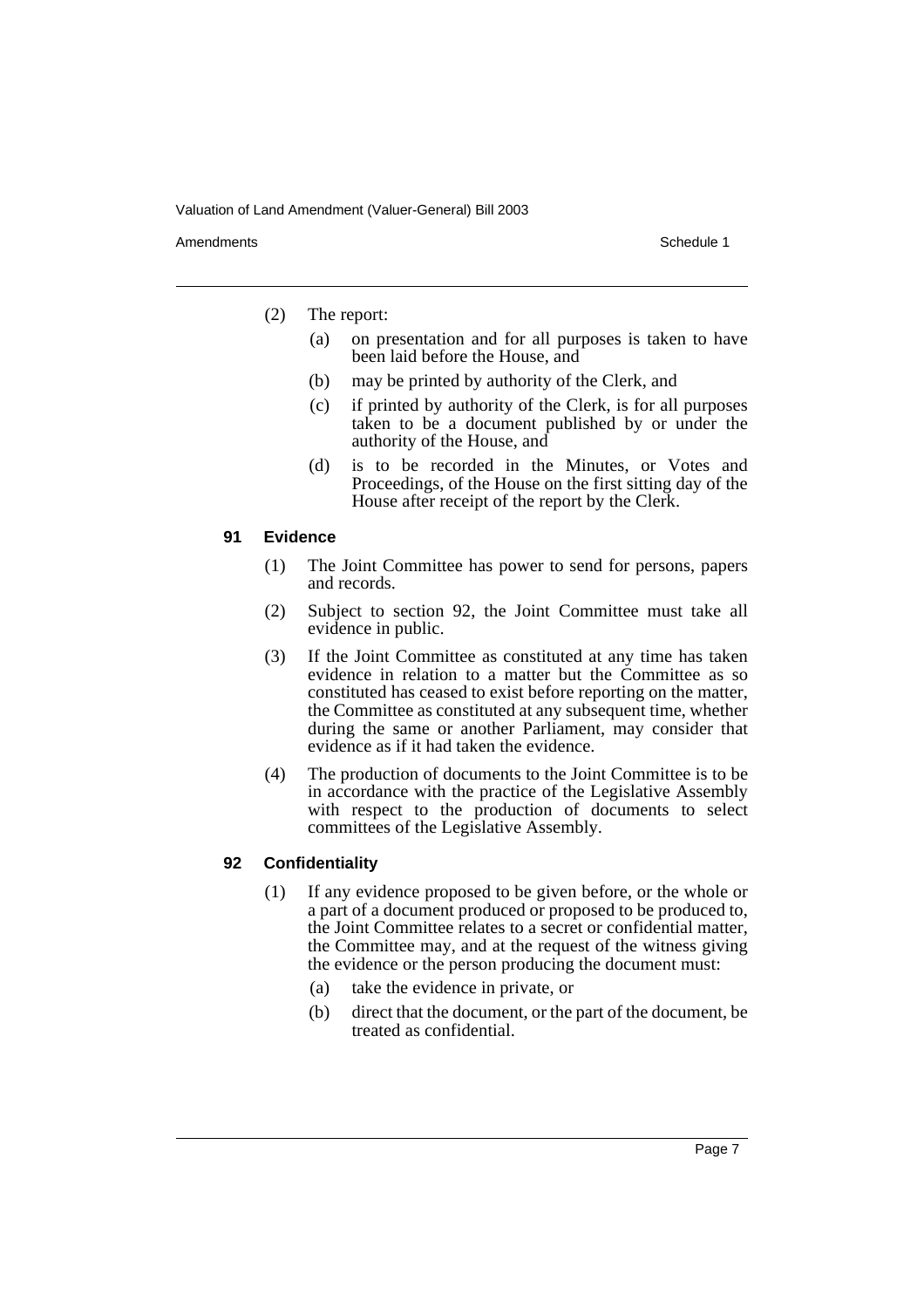Schedule 1 Amendments

- (2) If any evidence proposed to be given before, or the whole or a part of a document produced or proposed to be produced in evidence to, the Joint Committee relates to the proposed appointment of a person as Valuer-General, the Committee must (despite any other provision of this section):
	- (a) take the evidence in private, or
	- (b) direct that the document, or the part of the document, be treated as confidential.
- (3) Despite any other provision of this section except subsection (8), the Joint Committee must not, and a person (including a member of the Committee) must not, disclose any evidence or the contents of a document or that part of a document to which subsection (2) applies.

Maximum penalty: 20 penalty units or imprisonment for 3 months, or both.

- (4) If a direction under subsection (1) applies to a document or part of a document produced to the Joint Committee:
	- (a) the contents of the document or part are, for the purposes of this section, to be regarded as evidence given by the person producing the document or part and taken by the Committee in private, and
	- (b) the person producing the document or part is, for the purposes of this section, to be regarded as a witness.
- (5) If, at the request of a witness, evidence is taken by the Joint Committee in private:
	- (a) the Committee must not, without the consent in writing of the witness, and
	- (b) a person (including a member of the Committee) must not, without the consent in writing of the witness and the authority of the Committee under subsection (7),

disclose or publish the whole or a part of that evidence.

Maximum penalty: 20 penalty units or imprisonment for 3 months, or both.

(6) If evidence is taken by the Joint Committee in private otherwise than at the request of a witness, a person (including a member of the Committee) must not, without the authority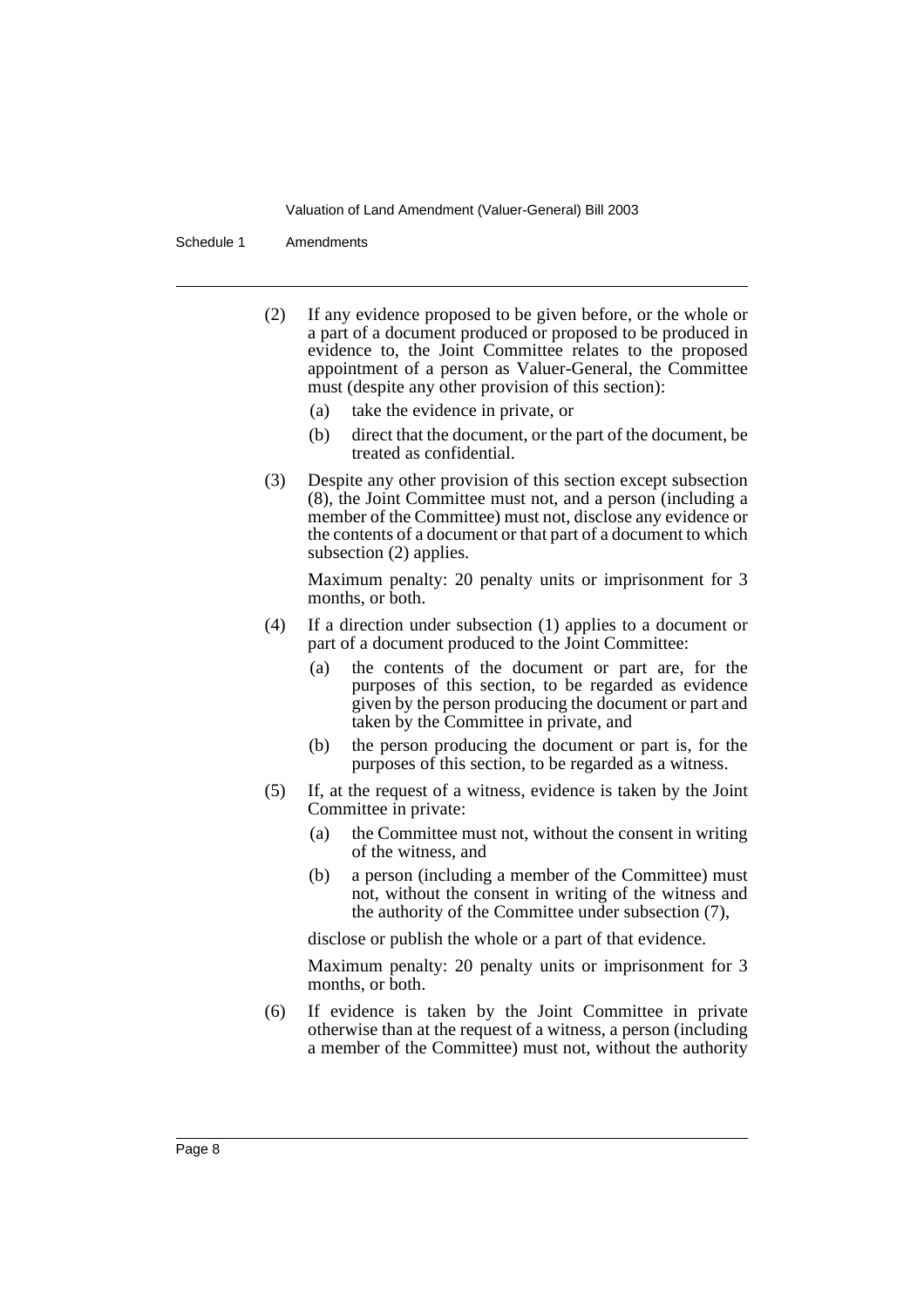Amendments **Schedule 1** and the set of the set of the set of the set of the set of the set of the set of the set of the set of the set of the set of the set of the set of the set of the set of the set of the set of the set

of the Committee under subsection (7), disclose or publish the whole or a part of that evidence.

Maximum penalty: 20 penalty units or imprisonment for 3 months, or both.

- (7) The Joint Committee may, in its discretion, disclose or publish or, by writing under the hand of the Chairperson, authorise the disclosure or publication of evidence taken in private by the Committee, but this subsection does not operate so as to affect the necessity for the consent of a witness under subsection (5).
- (8) Nothing in this section prohibits:
	- (a) the disclosure or publication of evidence that has already been lawfully published, or
	- (b) the disclosure or publication by a person of a matter of which the person has become aware otherwise than by reason, directly or indirectly, of the giving of evidence before the Joint Committee.
- (9) This section has effect despite section 4 of the *Parliamentary Papers (Supplementary Provisions) Act 1975*.
- (10) If evidence taken by the Joint Committee in private is disclosed or published in accordance with this section:
	- (a) sections 5 and 6 of the *Parliamentary Papers (Supplementary Provisions) Act 1975* apply to and in relation to the disclosure or publication as if it were a publication of that evidence under the authority of section 4 of that Act, and
	- (b) Division 5 of Part 3 of, and Schedule 2 to, the *Defamation Act 1974* apply to and in relation to that evidence as if it were taken by the Committee in public.

#### **93 Application of certain Acts etc**

For the purposes of the *Parliamentary Evidence Act 1901* and the *Parliamentary Papers (Supplementary Provisions) Act 1975* and for any other purposes:

(a) the Joint Committee is to be regarded as a joint committee of the Legislative Council and Legislative Assembly, and